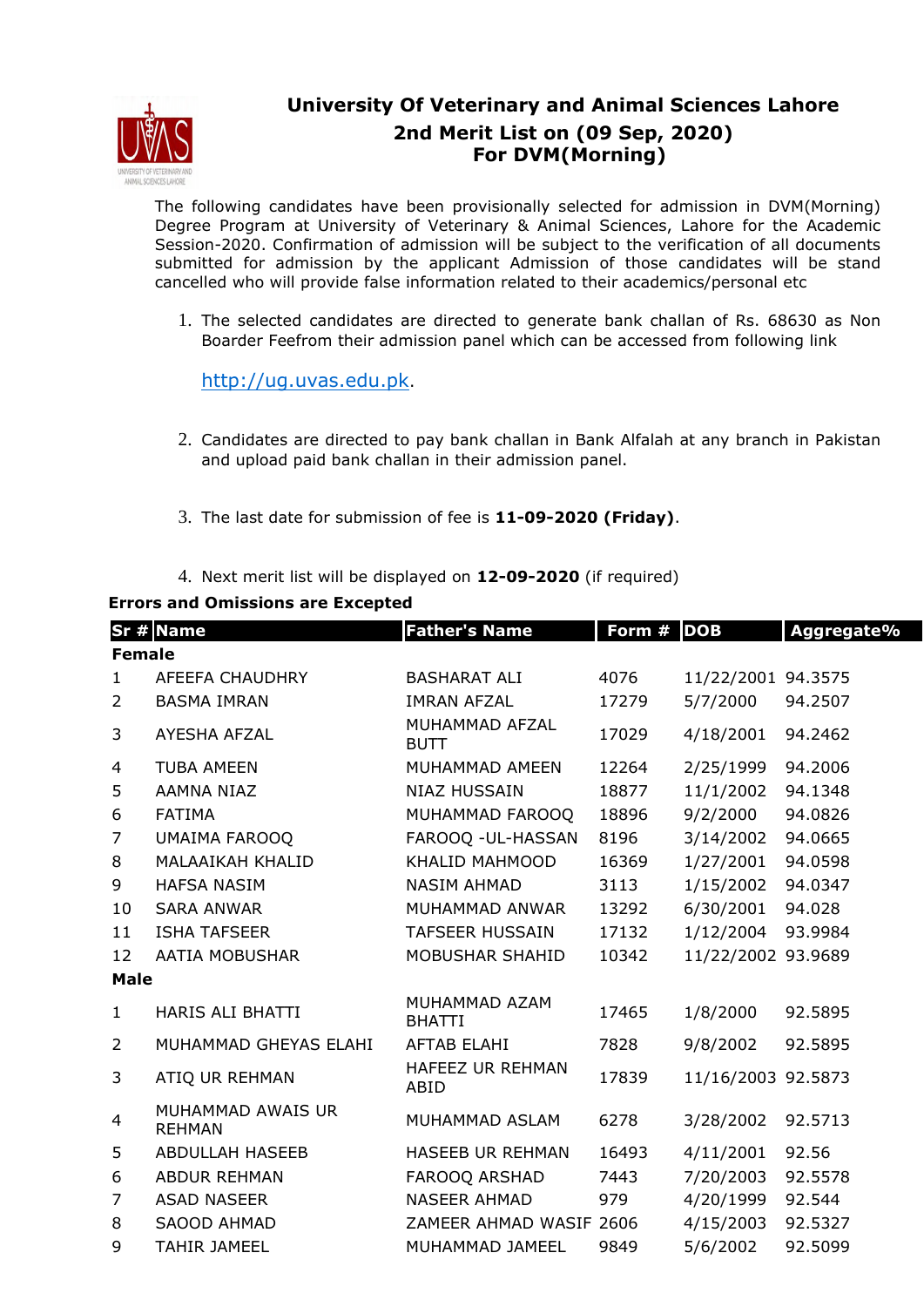| 10 | <b>NOUMAN TARIQ</b>                  | MUHAMMAD TARIQ ALI 4412<br>SIDDIQI    |       | 6/3/2004           | 92.5077 |
|----|--------------------------------------|---------------------------------------|-------|--------------------|---------|
| 11 | <b>HAROON SALEEM</b>                 | MUHAMMAD SALEEM<br>SALEEMI            | 7186  | 9/7/2001           | 92.4988 |
| 12 | MUJTABA AHMAD                        | <b>NAEEM AHMAD</b>                    | 14226 | 12/15/2001 92.4962 |         |
| 13 | M ZAIN SHAHID                        | SHAHID HUSSAIN                        | 11361 | 3/15/2003          | 92.4917 |
| 14 | MUHAMMAD ASIM FAHEEM                 | MUHAMMAD ARIF<br><b>NADEEM</b>        | 2311  | 10/28/2001         | 92.4895 |
| 15 | <b>HAMMAD E MUSTAFA</b>              | ZAKA ULLAH                            | 15410 | 4/7/2001           | 92.4872 |
| 16 | <b>ANAYATULLAH KHAN</b>              | <b>JAN MUHAMMAD KHAN</b>              | 13046 | 3/15/2000          | 92.485  |
| 17 | HAMMAD IQBAL                         | <b>IQBAL AHMAD</b>                    | 10764 | 2/17/2002          | 92.485  |
| 18 | MUHAMMAD ALI HUZAIFA                 | MUHAMMAD JAVED                        | 2137  | 12/15/2001         | 92.4804 |
| 19 | MUHAMMAD ZESHAN                      | MUHAMMAD SHABAN                       | 983   | 10/5/2001          | 92.4802 |
| 20 | <b>USAMA SHER KHAN</b>               | <b>SHER KHAN</b>                      | 15749 | 4/14/2001          | 92.4667 |
| 21 | <b>ARBAZ AHMED</b>                   | <b>IMTIAZ AHMED</b>                   | 3308  | 4/19/1999          | 92.46   |
| 22 | MUHAMMAD SAMEET ANSARI               | <b>WASEEM AKHTAR</b>                  | 2954  | 10/7/2000          | 92.4509 |
| 23 | RANA MUHAMMAD AASHIR                 | <b>IRFAN AHMAD RANA</b>               | 3075  | 8/9/2001           | 92.4416 |
| 24 | AFAQ HUSSAIN                         | MUHAMMAD IQBAL                        | 4775  | 9/23/1999          | 92.4394 |
| 25 | ZAHID IQBAL                          | MUHAMMAD ISMAIL                       | 11892 | 8/15/2000          | 92.4259 |
| 26 | MUHAMMAD TALAL ALI                   | <b>TALIB HUSSAIN</b>                  | 9583  | 12/24/2001 92.4259 |         |
| 27 | AHMAD ASGHAR WARRAICH                | <b>ASGHAR MAHMOOD</b>                 | 7051  | 11/12/2002 92.4214 |         |
| 28 | MUHAMMAD HAAD SAQIB                  | MUHAMMAD SAQIB<br><b>JAVID BHATTI</b> | 46    | 1/20/2003          | 92.3941 |
| 29 | RAO MUHAMMAD FAIQ<br><b>ABDULLAH</b> | IFTIKHAR AHMAD                        | 999   | 11/27/2003 92.3941 |         |
| 30 | MUHAMMAD UMAR IKRAM                  | IKRAM-UL-HAQ                          | 2094  | 11/20/2001 92.3759 |         |
| 31 | MUHAMMAD HASHIM                      | <b>ABDUL GHAFOOR</b>                  | 11248 | 8/10/2001          | 92.3736 |
| 32 | <b>SAIM YOUSAF</b>                   | MUHAMMAD YOUSAF                       | 7933  | 8/30/2002          | 92.3669 |
| 33 | MUHAMMAD ABU BAKAR                   | SAJJAD AHMAD                          | 18193 | 11/21/2001         | 92.3646 |
| 34 | <b>ZIA UR REHMAN</b>                 | <b>JAMEEL AHMAD</b>                   | 4593  | 7/22/2001          | 92.3394 |
| 35 | AMIR SHAHZAD                         | MUHAMMAD AMEEN                        | 892   | 5/4/2001           | 92.3258 |
| 36 | <b>HAMZA ASHRAF</b>                  | MUHAMMAD ASHRAF                       | 5969  | 8/1/2001           | 92.3101 |
| 37 | MUHAMMAD TAHA                        | <b>GHULAM SARWAR</b>                  | 10878 | 7/4/2003           | 92.303  |
| 38 | <b>FAISAL FARZAND</b>                | <b>FARZAND ALI</b>                    | 12899 | 8/1/2001           | 92.2895 |
| 39 | MUHAMMAD REHAN ALI                   | ZAFAR IQBAL                           | 4282  | 9/17/2001          | 92.2895 |
| 40 | MUHAMMAD HUSNAIN                     | ALLAH BAKHSH                          | 9268  | 2/3/2001           | 92.2873 |
| 41 | MUHAMMAD HASAN SHAHZAD<br>ANSARI     | SHAHZAD AMIR                          | 7923  | 1/20/2002          | 92.2851 |
| 42 | <b>AZHAR MEHMOOD</b>                 | MUHAMMAD FEROZ                        | 8753  | 7/19/2001          | 92.2828 |
| 43 | RANA ABDUL REHMAN                    | RANA SIKANDAR ALI                     | 5659  | 9/16/2003          | 92.278  |
| 44 | MUHAMMAD MUZAMMIL<br><b>ASLAM</b>    | MUHAMMAD ASLAM                        | 7585  | 10/5/2001          | 92.2691 |
| 45 | MUHAMMAD HAMZA IHSAN                 | IHSAN ULLAH ANJUM                     | 6669  | 10/25/2002 92.2668 |         |
| 46 | HAFIZ MUHAMMAD USMAN<br>LATIF        | <b>ABDUL LATIF</b>                    | 15537 | 12/25/2002 92.2623 |         |
| 47 | MUHAMMAD USMAN                       | MUHAMMAD YOUSAF                       | 6586  | 10/26/2000 92.2463 |         |
| 48 | AHMAD YAHYA                          | ZAHEER-UD-DIN-<br><b>BABAR</b>        | 14031 | 6/20/2001          | 92.2327 |
| 49 | <b>IRSHAD HUSSAIN</b>                | <b>GHULAM HUSSAIN</b>                 | 4361  | 2/1/2001           | 92.226  |
| 50 | <b>ASAD ULLAH</b>                    | MUHAMMAD YOUSAF                       | 15274 | 7/22/2003          | 92.226  |
| 51 | <b>TANVEER HUSSAIN</b>               | <b>SHABBIR HUSSAIN</b>                | 11917 | 8/21/2002          | 92.2238 |
| 52 | MUHAMMAD SHAH JAHAN                  | MUHAMMAD SAEED                        | 5172  | 11/7/2001          | 92.2212 |
| 53 | ABDULLAH NASIR                       | ABDUL NASIR HAMEED 18403              |       | 11/24/2002 92.2077 |         |